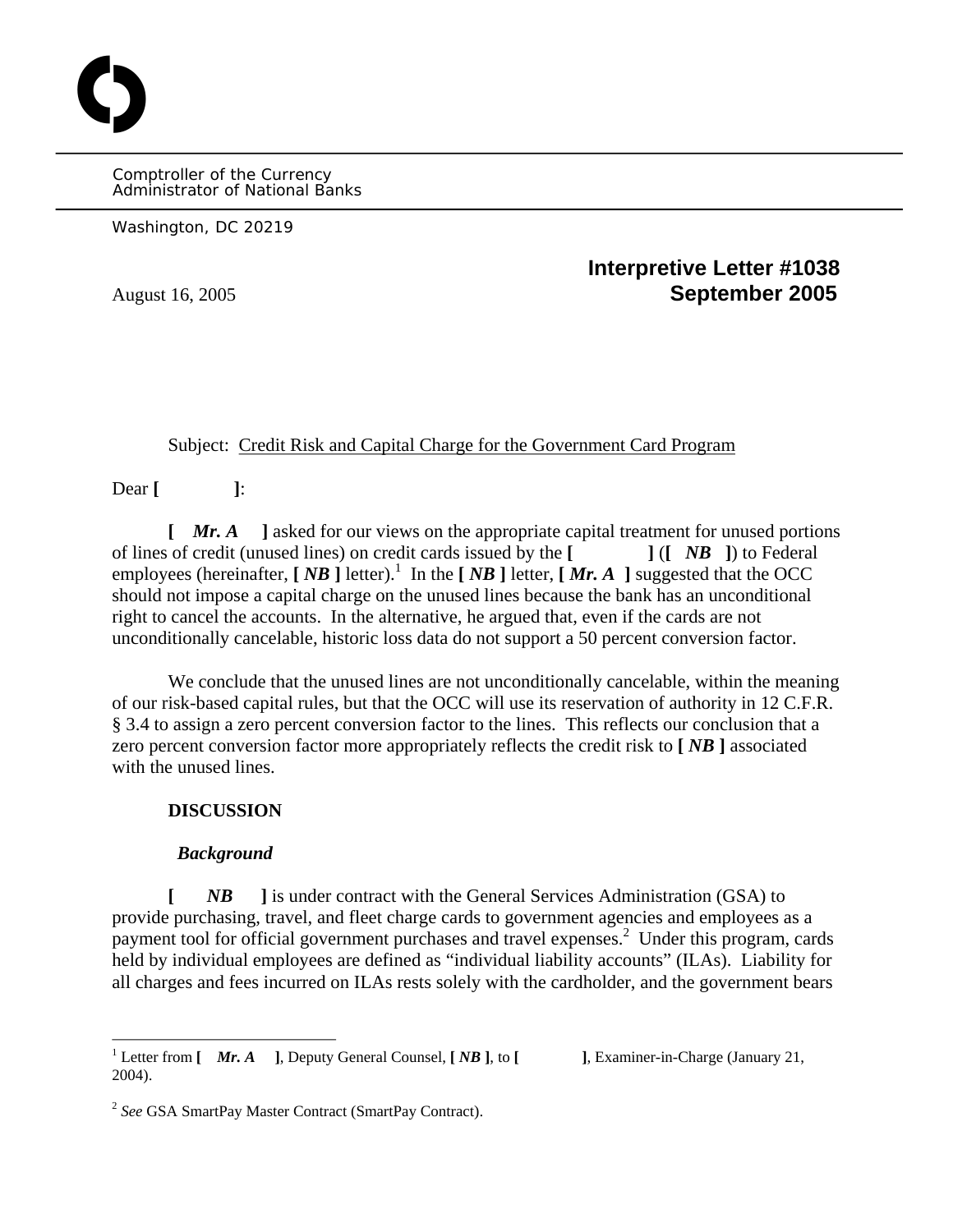no secondary liability. Cards held by agencies are "central liability accounts" (CLAs) and are a liability of the United States. $3$ 

Federal employees may use their cards for official travel charges only and must pay off the balance each billing cycle. As stated in the **[** *NB* **]** letter, the ILA cards were not intended to be revolving lines of credit and, therefore, bear no interest. Employees are responsible for paying their accounts, although the government may offset delinquencies against an employee's paycheck. 4 Employees also have the option to authorize their agency to pay ILA card balances to **[** *NB* **]** directly under the Federal split disbursement and direct pay program. For **[ ]**   $(\textbf{Agency})$  employees, the agency must directly pay all approved invoices to  $[\textbf{NB}]\right)^5$ 

Under the GSA contract, **[** *NB* **]** has the right to cancel an ILA if: (1) the account has been suspended two times during a 12-month period because the accountholder failed to timely pay his or her bill for undisputed amounts and the account is past due for a third time; (2) the account is past due for 120 days or more from statement closing for undisputed amounts; or (3) the accountholder uses the card for unauthorized purchases. **[** *NB* **]**'s ability to cancel an account, however, is not absolute; *agencies retain the contractual right to direct* **[** *NB* **]** *to keep an employee's account active if the agency determines that there are "mission-related extenuating circumstances*." Although the term "mission-related extenuating circumstances" is not defined in the GSA contract, some agencies have explained its meaning. For example, according to **[** *NB* **]**, under the **[***Agency*] contract, the concept of "mission related" is defined as "mission critical," which in turn means "travel performed by **[***Agency***]** personnel under competent orders and performing duties that through no fault of their own, may prohibit the prompt payment of their outstanding travel charge card bills."<sup>6</sup>

### *Analysis*

The OCC's risk-based capital rules are intended to primarily mitigate credit risk. Under the capital rules, a bank must convert unused portions of retail credit lines to an on-balance sheet asset and risk weight the converted asset. If the unused portion of such a commitment is "unconditionally cancelable by the bank in accordance with applicable law," then the unused portion is subject to a 0% on-balance sheet conversion factor.<sup>7</sup> As a result, there is no capital charge on the unused portion. "Unconditionally cancelable*"* means, with respect to a commitment-type lending arrangement, that the bank may, at any time, with or without cause,

<sup>4</sup>*See* 31 C.F.R. § 285.7 (describing the salary offset provisions).

 $\frac{5}{1}$   $\left[$ **[ ] [ ]**.

 $<sup>6</sup>$  [ *NB* ] letter, *supra*, at 5.</sup>

 $7$  12 C.F.R. Pt. 3, App. A § 3(b)(4)(iii).

<sup>&</sup>lt;sup>3</sup> As stated in the [*NB* ] letter, approximately 46% of the \$6.5 billion "annual spend" on these cards is through ILAs, while 54% of this amount is through CLAs. *See* **[** *NB* **]** Letter at 2.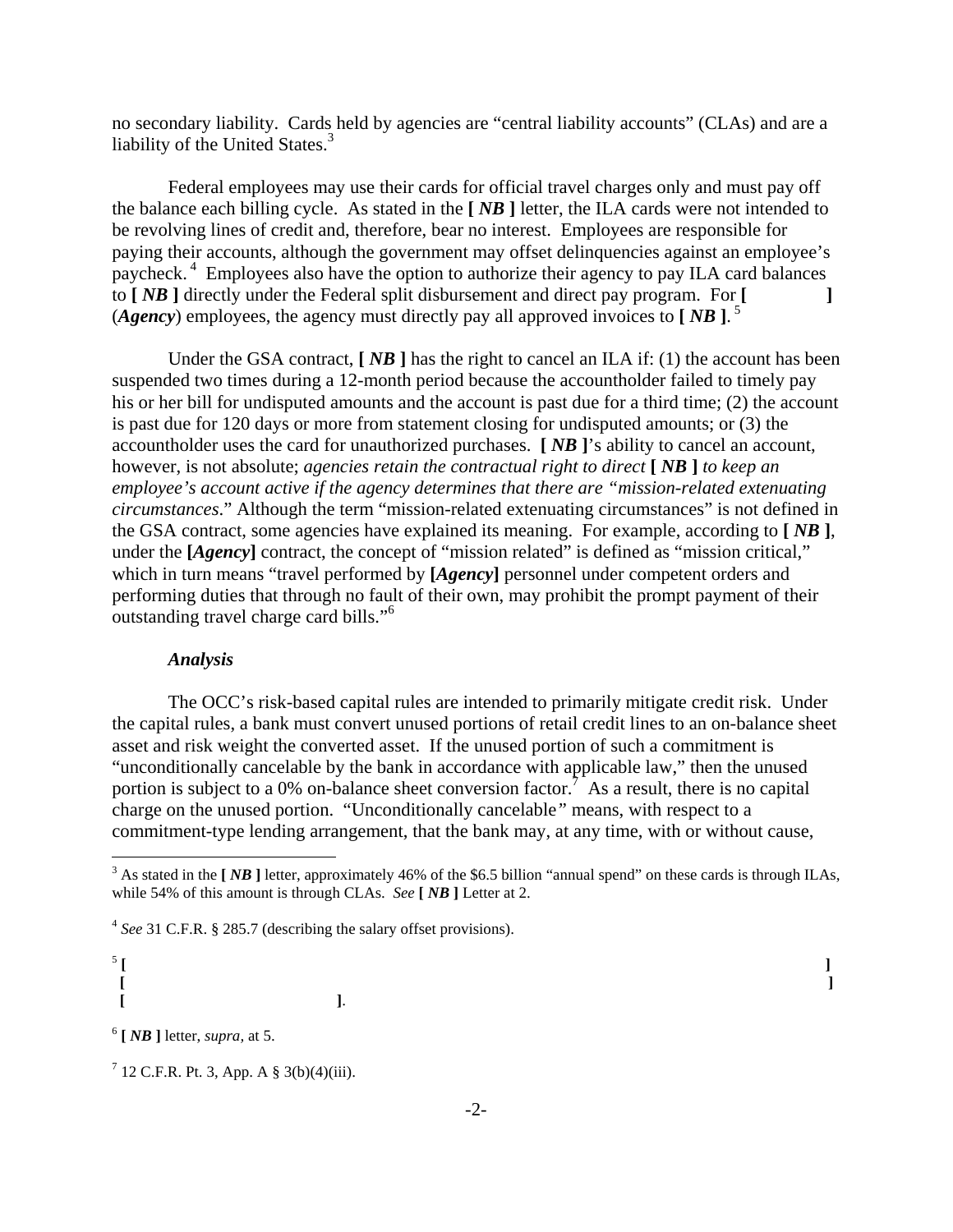refuse to advance funds or extend credit under the facility.8 If the unused lines are not unconditionally cancelable, then the bank must apply a 50% conversion factor to the unused portions of commitments to extend credit.<sup>9</sup>

In the preamble to the rule adopting this provision, we clarified that the phrase "in accordance with applicable law" refers to state laws that require notice before cancellation of credit card accounts. *See* 54 Fed. Reg. 4168, 4174 (January 27, 1989) (discussing treatment of retail credit arrangements). Our intention, as expressed in the preamble, was to avoid penalizing banks that operate in states with notice requirements given that, after notice, the banks could proceed with cancellation. Specifically, the preamble notes:

Commenters also recommended that open-end credit arrangements should receive a conversion factor of 0% to the extent they are unconditionally cancelable "in accordance with applicable law." In an effort to avoid inequities that could arise in states that have notice requirements before such credit arrangements can be cancelled, the OCC has adopted the recommended phraseology. However, to the extent state law makes openend retail credit arrangements practically uncancelable, these items will be treated as long-term commitments and receive a credit conversion factor of 50%.

*Id*. 10

In the **[** *NB* **]** letter, **[** *Mr. A* **]** argued that ILA accounts are "unconditionally cancelable," notwithstanding that the bank must receive permission from the agency before canceling an ILA account. **[** *Mr. A* **]** characterized this step as the equivalent of a notice requirement. As a corollary, he argued that an agency's ability to delay cancellation of "missioncritical" accounts does not make the accounts "practically uncancelable."

The contractual language does not support a conclusion that the ILA accounts are unconditionally cancelable. Under the terms of the contract, the Federal agencies have the unqualified right to block the cancellation of an ILA when an employee is on a "mission critical assignment." The need to obtain agency permission to cancel a contract is not the equivalent of the notice requirement the OCC contemplated in drafting the regulation. We understand that notice requirement to be a procedural step that does not affect the bank's ability to ultimately cancel an account. In this case, although notice is given to the agency, the bank cannot proceed unfettered to cancel the contract; the agency still retains the right to block the cancellation of the account. Also, under the agreement, **[** *NB* **]** may cancel an account only *if* one of three specific

<sup>8</sup> 12 C.F.R. Pt. 3, App. A § 1(c)(34).

 $^{9}$  *Id.* App. A § 3(b)(2)(ii).

 $10$  The applicability of particular state notice requirements to a national bank is not at issue here and, accordingly, we do not address it. We note, however, that whether a particular state notice requirement applies would be appropriately analyzed under the OCC's preemption rules and the underlying Supreme Court precedents. *See* 12 C.F.R. § 7.4008(d)(2) (non-real estate lending; state law limitations concerning the terms of credit).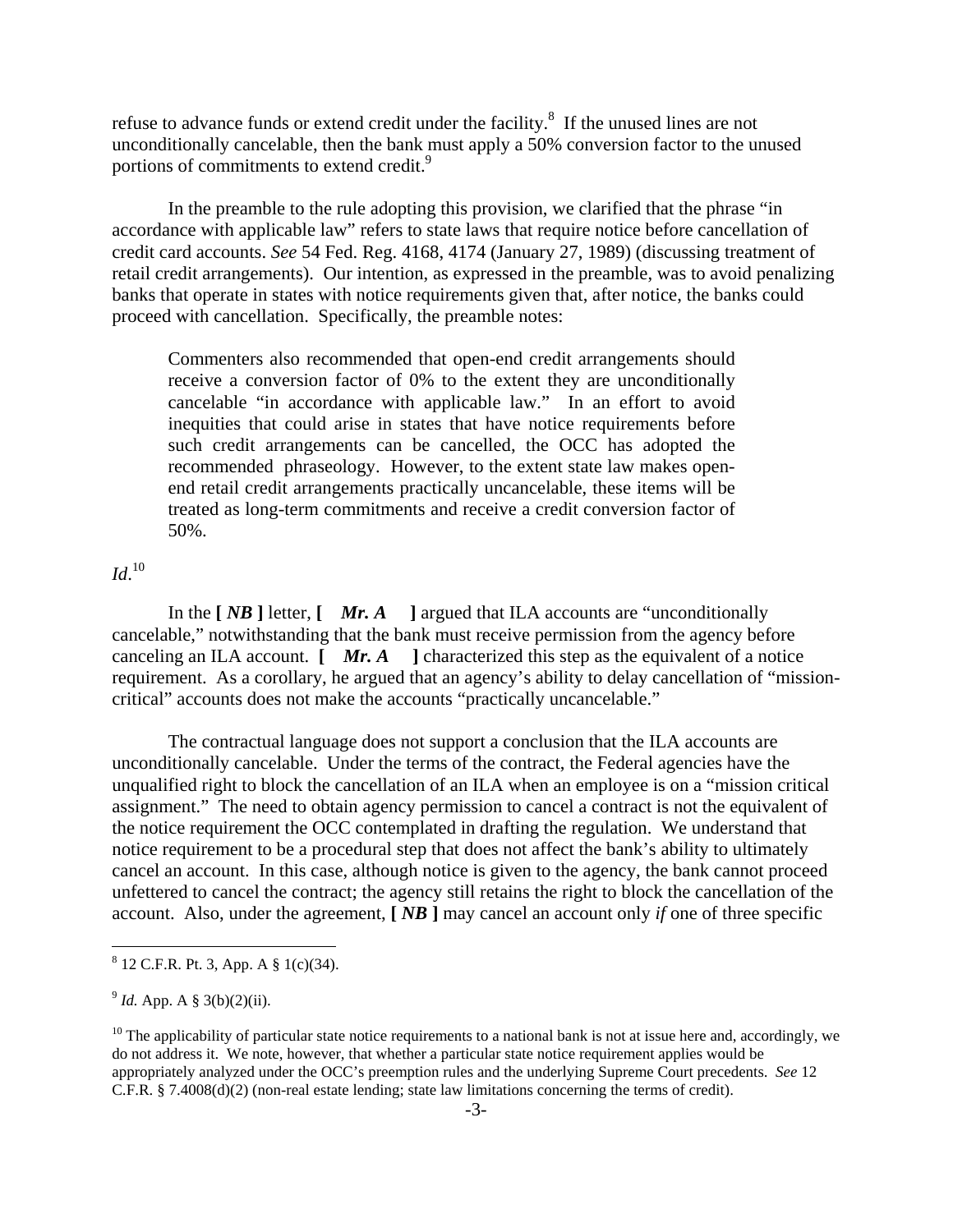circumstances exist: (1) the account has been suspended two times during a 12-month period for failure to make timely payments and the account is past due for a third time; (2) the account is past due for 120 days or more from statement closing; or (3) the accountholder uses the account for unauthorized purposes. Accordingly, the right to cancel an account is not "unconditional."

Notwithstanding that the accounts are not unconditionally cancelable, the OCC may assign a 0% conversion factor to the unused portion of the ILAs if a 0% factor best reflects the credit risks associated with them. The OCC's regulations contain a reservation of authority that allows the OCC to look to the substance of a transaction and depart from the specific provisions of the risk-based capital guidelines if the assigned risk weight or credit equivalent amount or conversion factor for any off-balance sheet item "does not appropriately reflect the risks imposed on a bank."<sup>11</sup> In such cases, the OCC "may require another risk weight, credit equivalent amount, or credit conversion factor that the OCC deems appropriate.<sup> $12$ </sup> The use of a 50% conversion factor for an off-balance sheet item reflects an assessment that a certain amount of credit risk is associated with the exposure.<sup>13</sup> We believe the specific factual circumstances presented in the **[** *NB* **]** letter support the conclusion that the credit risk associated with the unused ILA lines is better reflected by a 0% conversion factor.

In the GSA SmartPay Program, agencies infrequently use their ability to veto the bank's cancellation of an ILA. As noted in the **[** *NB* **]** letter, agencies have historically denied only two or three account closings per quarter, out of 30 to 45 per quarter closed for default or unauthorized activity.<sup>14</sup> That only one or two accounts per quarter must remain open, notwithstanding the bank's judgment that it should be closed because of a perceived credit risk or unauthorized activity, supports the conclusion that the 50% conversion factor does not reflect the appropriate level of credit risk.

**[** *Mr. A* **]** also submitted data showing a significantly lower loss rate for government cards. As a matter of policy, the OCC ordinarily places only limited reliance on actual, historical loss data as a basis for assigning a different risk weight or credit conversion factor than our rules prescribe. Here, however, it appears that demonstrably lower loss rates are in large part attributable to the unique character of the GSA Smart Pay program. The key distinguishing features of the program are: (1) the purpose of the program is to facilitate the operations of the Federal government; (2) the ILA cards can only be used for government purposes, in contrast to unsecured consumer credit cards, which can be used for any purpose and still qualify for a 0% conversion factor (if they are unconditionally cancelable); and (3) though individual borrowers are responsible for repayment, the amounts charged to the card will ordinarily be reimbursable

 $11$  12 C.F.R. § 3.4(b).

 $12^1$ *Id.* 

<sup>&</sup>lt;sup>13</sup> See 53 FED. REG. 8550, 8552 (March 15, 1988) (noting that off-balance sheet credit risk weighting is "based primarily upon broad judgments of relative credit risk.")

 $^{14}$  [  $NB$  ] Letter, *supra*, at 5.